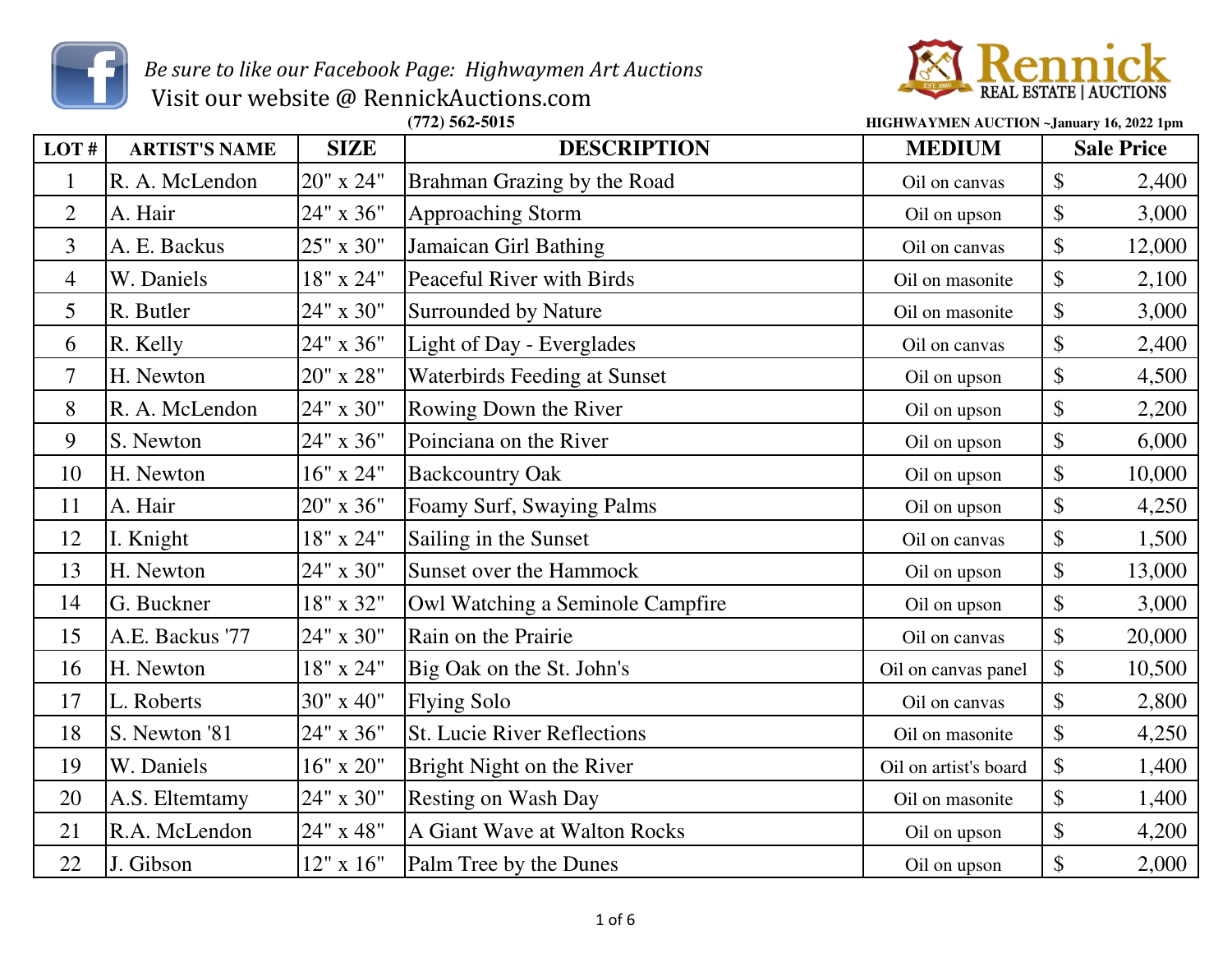| LOT# | <b>ARTIST'S NAME</b> | <b>SIZE</b>      | <b>DESCRIPTION</b>                 | <b>MEDIUM</b>         | <b>Sale Price</b>          |        |
|------|----------------------|------------------|------------------------------------|-----------------------|----------------------------|--------|
| 23   | R.A. McLendon        | 24" x 36"        | <b>Coconuts at Riomar Beach</b>    | Oil on upson          | \$                         | 3,000  |
| 24   | L. Roberts           | 24" x 36"        | Road in Jamaican Countryside       | Oil on upson          | \$                         | 6,500  |
| 25   | S. Newton            | 22" x 28"        | Coconuts by the Indian River       | Oil on masonite       | $\boldsymbol{\mathsf{S}}$  | 3,000  |
| 26   | J. Daniels           | 20" x 24"        | Sunset in the Backcountry          | Oil on canvas         | $\$\,$                     | 2,000  |
| 27   | Indian River School  | 22" x 28"        | Old Groves in Central Florida      | Old canvas board      | $\boldsymbol{\mathsf{S}}$  | 100    |
| 28   | H. Newton            | 24" x 48"        | River Palms in the Moonlight       | Oil on upson          | $\$\,$                     | 10,500 |
| 29   | A. Hair              | 24" x 48"        | Waves Crashing at the Inlet        | Oil on upson          | $\boldsymbol{\mathsf{S}}$  | 3,400  |
| 30   | R. Kelly             | 24" x 30"        | Ocean Poinciana                    | Oil on canvas         | $\$\,$                     | 2,800  |
| 31   | S. Newton            | 24" x 30"        | Fishing from the Long Boat         | Oil on masonite       | \$                         | 3,200  |
| 32   | C. Wheeler           | 13" x 12"        | Partying at the Beach              | Oil on masonite       | $\$\,$                     | 800    |
| 33   | H. Newton            | 24" x 36"        | Coconut Palm at Riomar Beach       | Oil on upson          | $\boldsymbol{\mathsf{\$}}$ | 6,500  |
| 34   | A.E. Backus '74      | 20" x 30"        | Dragon Head Point                  | Oil on canvas         | $\boldsymbol{\mathsf{\$}}$ | 14,000 |
| 35   | W. Daniels           | 24" x 30"        | <b>Red Beauty</b>                  | Oil on upson          | $\$\$                      | 2,100  |
| 36   | G. Buckner           | 24" x 36"        | Water Hyacinths in a Side Eddy     | Oil on upson          | \$                         | 3,200  |
| 37   | N. Wright            | 24" x 36"        | Boathouse on the River             | Oil on masonite       | $\boldsymbol{\mathsf{S}}$  | 650    |
| 38   | S. Newton            | 22" x 26"        | A1A - The Scenic Route             | Oil on masonite       | \$                         | 5,000  |
| 39   | R. Demps             | $12"$ x $18"$    | Cabbage Palm Island                | Oil on masonite       | \$                         | 1,300  |
| 40   | H. Baker ' 76        | 24" x 36"        | Waves Hitting the Inlet Rocks      | Oil on upson          | \$                         | 2,150  |
| 41   | J. Daniels           | 30" x 40"        | Calm Waters on the St. Lucie River | Oil on canvas         | \$                         | 2,500  |
| 42   | J. Gibson            | 23" x 48"        | Sunrise on a Secluded River        | Oil on upson          | \$                         | 2,200  |
| 43   | R. L. Lewis          | $16" \times 20"$ | Seagulls Over the River            | Oil on artist's board | $\boldsymbol{\$}$          | 1,200  |
| 44   | S. Newton            | 18" x 24"        | A Beautiful Day on the Estuary     | Oil on upson          | \$                         | 3,500  |
| 45   | A. Black             | $24"$ x $28"$    | Hammock I n the Sawgrass           | Oil on upson          | \$                         | 1,200  |
| 46   | T. Newton            | 20" x 24"        | <b>Still Backwater</b>             | Oil on masonite       | \$                         | 2,100  |
| 47   | J. Daniels           | 24" x 36"        | Fish Shack on the River            | Oil on upson          | $\boldsymbol{\$}$          | 2,300  |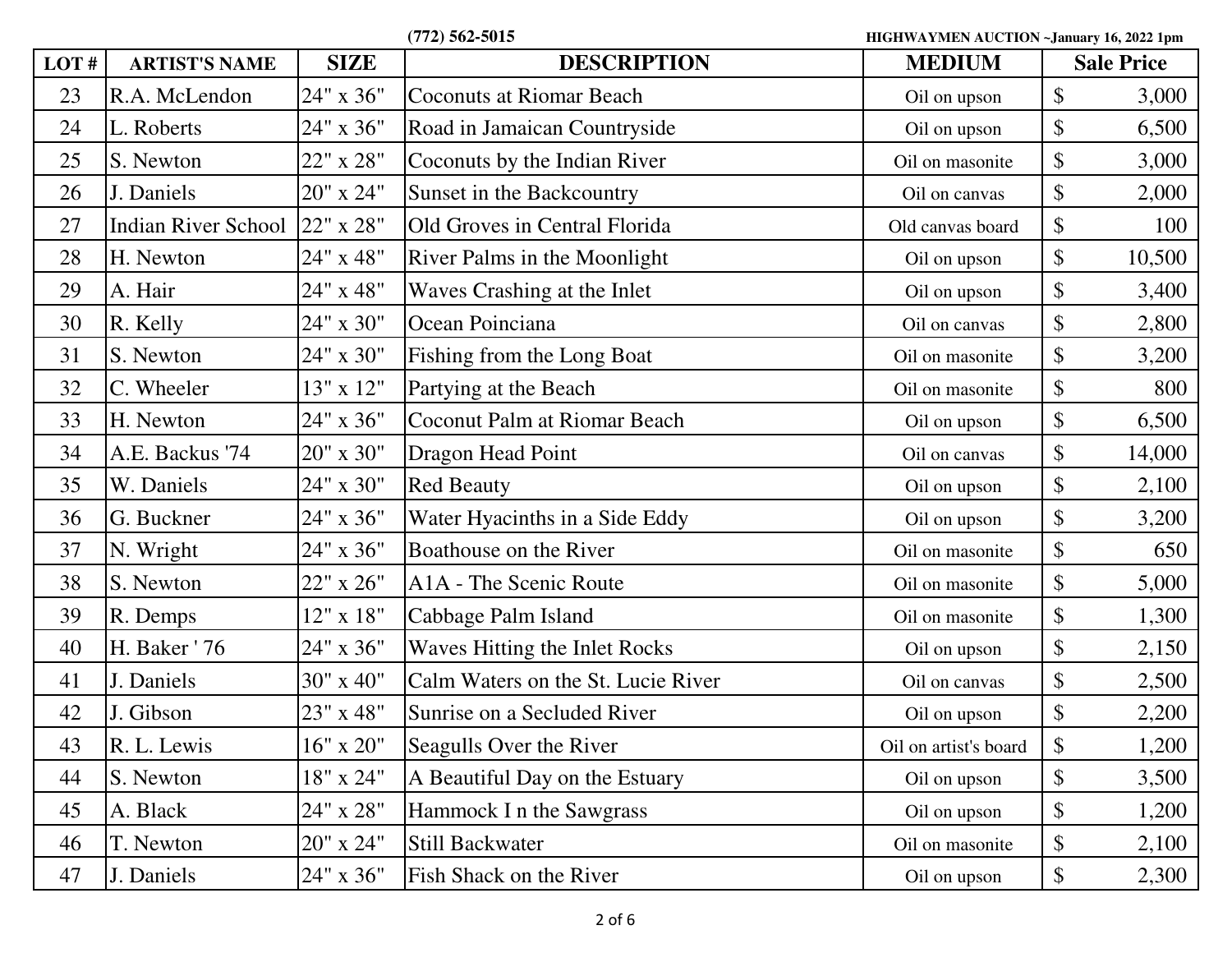| LOT# | <b>ARTIST'S NAME</b>  | <b>SIZE</b>   | <b>DESCRIPTION</b>                       | <b>MEDIUM</b>         | <b>Sale Price</b> |        |
|------|-----------------------|---------------|------------------------------------------|-----------------------|-------------------|--------|
| 48   | I. Knight             | 14" x 18"     | Monochromatic Island                     | Oil on upson          | \$                | 650    |
| 49   | H. Newton             | 24" x 48"     | Breakers in the Sunlight                 | Oil on upson          | \$                | 5,000  |
| 50   | M.A. Carroll (attrib) | 24" x 48"     | Coconut Palms by the Crashing Waves      | Oil on upson          | \$                | 3,000  |
| 51   | R. Scheibenberger     | $24"$ x $48"$ | Hammock by the Watering Hole             | Oil on canvas         | \$                | 2,100  |
| 52   | I. Knight             | $10"$ x $22"$ | Rainbow Colors in the Sky                | Oil on upson          | \$                | 850    |
| 53   | S. Newton             | 24" x 38"     | <b>Crashing Waves at Sebastian Inlet</b> | Oil on upson          | \$                | 3,200  |
| 54   | R. Butler             | 24" x 30"     | Cypress in the Lazy River                | Oil on masonite       | \$                | 2,500  |
| 55   | A. Hair               | 34" x 24"     | Palms at Riomar Beach                    | Oil on upson          | \$                | 4,800  |
| 56   | J. Chaput             | 18" x 36"     | Birds Along the Foggy River              | Oil on masonite       | \$                | 900    |
| 57   | A.E. Backus           | 12" X 16"     | Visiting on the Front Porch - Jamaica    | Oil on canvas board   | \$                | 16,000 |
| 58   | W. Daniels            | $16"$ x $20"$ | <b>Wading Under a Pink Sunset</b>        | Oil on canvas board   | \$                | 1,000  |
| 59   | J. Gibson             | 16" x 22"     | <b>Blue Moonlight</b>                    | Oil on upson          | \$                | 950    |
| 60   | R.L. Lewis            | 12" x 24"     | Birds Feeding in the Fall                | Oil on canvas         | \$                | 1,000  |
| 61   | S. Newton             | 24" x 30"     | Oak Overhanging the St. Lucie River      | Oil on masonite       | \$                | 5,000  |
| 62   | C. Wheeler            | 24" x 32"     | <b>Calm Waters</b>                       | Oil on upson          | \$                | 500    |
| 63   | J. Schindehette       | 12" x 16"     | Orange Tress in a Landscape              | Oil on artist's board | \$                | 1,100  |
| 64   | J. Gibson             | 24" x 30"     | Gibson's Masterpiece!                    | Oil on canvas         | \$                | 3,200  |
| 65   | H. Baker ' 71         | 18" x 24"     | Florida Hammock at Sunset                | Oil on upson          | \$                | 1,200  |
| 66   | R. Kelly              | 24" x 30"     | A Path Through the Woods                 | Oil on canvas         | \$                | 4,000  |
| 67   | J. Daniels            | 24" x 36"     | Cabin in the Marsh (2-sided painting)    | Oil on upson          | \$                | 3,250  |
| 68   | A. Black              | 20" x 24"     | <b>Eddie's Place</b>                     | Oil on canvas board   | $\boldsymbol{\$}$ | 2,000  |
| 69   | S. Newton             | 24" x 30"     | Misty Morning on the St. Lucie River     | Oil on upson          | \$                | 4,100  |
| 70   | T. Newton             | $20"$ x $24"$ | Clear Day on the St. Lucie River         | Oil on masonite       | \$                | 900    |
| 71   | H. Newton             | 16" x 20"     | Sailing on a Beautiful Day               | Oil on masonite       | \$                | 3,800  |
| 72   | J. Stovall            | 18" x 24"     | Feeding in a Backcountry Lake            | Oil on masonite       | \$                | 650    |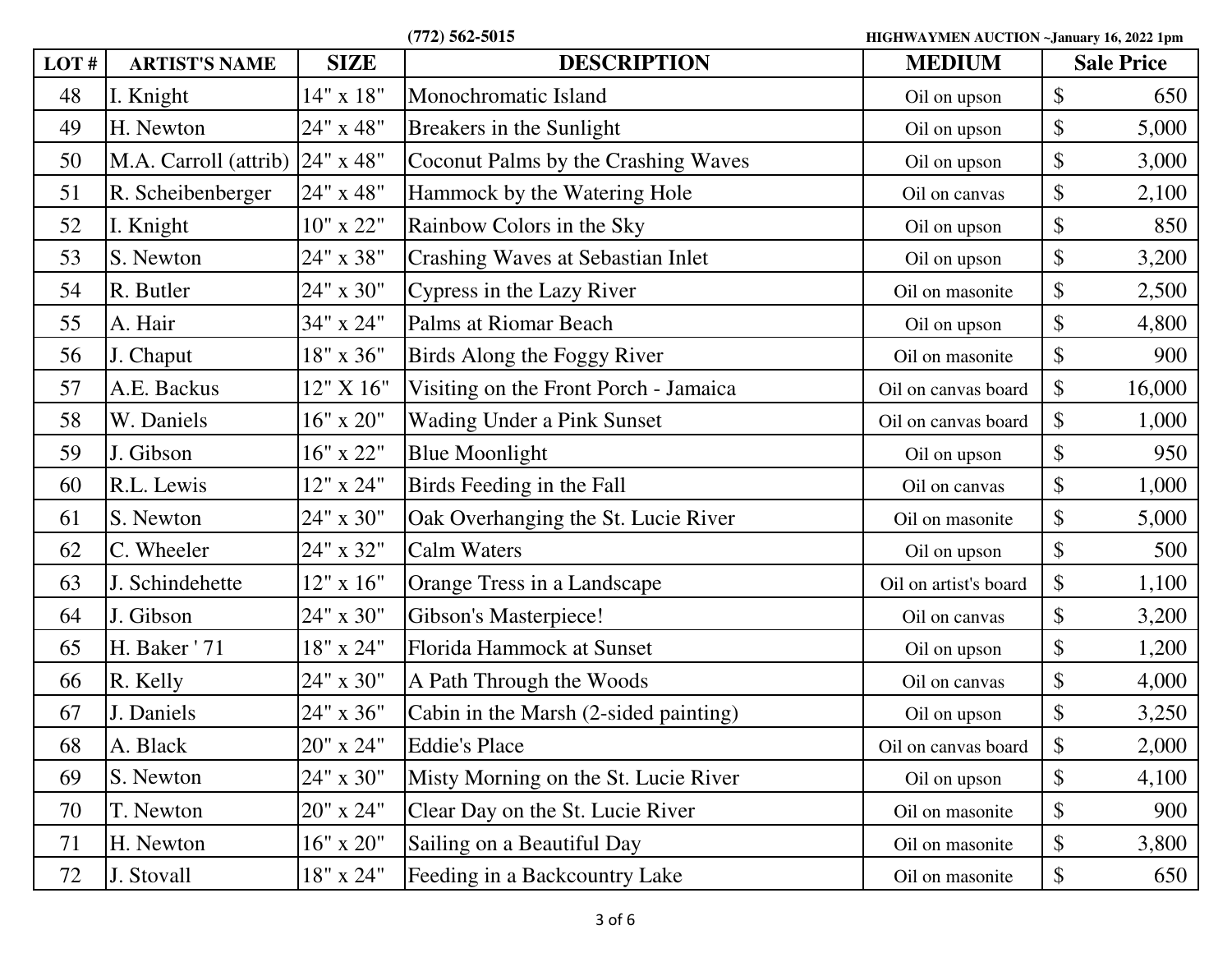| $(772)$ 562-5015 |  |
|------------------|--|
|------------------|--|

| LOT# | <b>ARTIST'S NAME</b> | <b>SIZE</b>   | <b>DESCRIPTION</b>                         | <b>MEDIUM</b>                     | <b>Sale Price</b>          |       |
|------|----------------------|---------------|--------------------------------------------|-----------------------------------|----------------------------|-------|
| 73   | J. Chaput            | $16"$ x $20"$ | Workin' on the Boat                        | Oil on artist's board             | $\boldsymbol{\mathsf{S}}$  | 300   |
| 74   | A. E. Backus         | 20" x 30"     | <b>Backcountry Road</b>                    | Print, numbered & hand-<br>signed | $\boldsymbol{\mathsf{S}}$  | 300   |
| 75   | A. Lewis             | 20" x 24"     | <b>Red Hibiscus</b>                        | Pastel                            | $\boldsymbol{\mathsf{S}}$  | 150   |
| 76   | S. Vinikoff          | $16"$ x $20"$ | Depths of the Everglades                   | Oil on canvas                     | $\boldsymbol{\mathsf{\$}}$ | 1,300 |
| 77   | H. Saunders          | 16" x 20"     | In Perfect Bloom!                          | Oil on canvas                     | $\boldsymbol{\mathsf{S}}$  | 400   |
| 78   | S. Newton            | 16" x 20"     | A Riverside Hammock                        | Oil on masonite                   | $\boldsymbol{\mathsf{S}}$  | 2,400 |
| 79   | N. Wright            | 20" x 25"     | Cottage by the Bridge                      | Oil on masonite                   | $\boldsymbol{\mathsf{S}}$  | 350   |
| 80   | Indian River School  | 24" x 30"     | Cattle by a Creek                          | Oil on upson                      | $\boldsymbol{\mathsf{S}}$  | 400   |
| 81   | S. Newton            | 18" x 24"     | Old Florida - Not a Person in Sight!       | Oil on masonite                   | $\boldsymbol{\mathsf{S}}$  | 3,800 |
| 82   | R. Demps             | 12" x 24"     | Palm by the Ocean                          | Oil on masonite                   | $\boldsymbol{\mathsf{S}}$  | 400   |
| 83   | J. Gibson            | 24" x 30"     | Study in Midnight Blue                     | Oil on upson                      | \$                         | 1,450 |
| 84   | C. Wheeler           | $20"$ x $24"$ | Darkness Falling - Jamaica                 | Oil on masonite                   | $\boldsymbol{\mathsf{S}}$  | 700   |
| 85   | R.A. McLendon        | 24" x 36"     | <b>Sunset Hammock</b>                      | Oil on upson                      | $\boldsymbol{\mathsf{S}}$  | 3,750 |
| 86   | A.E. Backus          | $11"$ x $14"$ | Florida $\&$ the West Indies (Folio of 16) | Sketch/prints                     | $\boldsymbol{\mathsf{S}}$  | 600   |
| 87   | T. Newton            | $16"$ x $20"$ | Silhouetted Against the Puffy Clouds       | Oil on artist's board             | $\boldsymbol{\mathsf{S}}$  | 650   |
| 88   | A. Hair              | 24" x 36"     | <b>Storm at Riomar Beach</b>               | Oil on upson                      | $\boldsymbol{\mathsf{S}}$  | 4,000 |
| 89   | J. Daniels           | 28" x 36"     | Daybreak over Stormy Sea                   | Oil on masonite                   | $\boldsymbol{\mathsf{S}}$  | 2,600 |
| 90   | D. Starbuck          | 16" x 20"     | Hyancinths in Autumn Foliage               | Oil on canvas                     | $\boldsymbol{\mathsf{S}}$  | 300   |
| 91   | D.D. Brown           | 24" x 30"     | <b>Foggy Country Road</b>                  | Oil on canvas                     | $\boldsymbol{\mathsf{\$}}$ | 1,750 |
| 92   | S. Newton            | 18" x 24"     | Old Dock on the Lagoon                     | Oil on masonite                   | $\boldsymbol{\mathsf{S}}$  | 3,400 |
| 93   | S. Newton            | 20" x 24"     | Cattle Grazing in the Sawgrass             | Oil on masonite                   | $\boldsymbol{\mathsf{S}}$  | 4,000 |
| 94   | Indian River School  | 23" x 36"     | Moon Rising over the Ocean                 | Oil on upson                      | $\boldsymbol{\mathsf{S}}$  | 1,000 |
| 95   | A. Black             | $16"$ x $20"$ | Seagulls O'er the Shoreline                | Oil on masonite                   | $\boldsymbol{\mathsf{\$}}$ | 700   |
| 96   | S. Newton            | 16" x 24"     | <b>Breakers at Twilight</b>                | Oil on masonite                   | $\boldsymbol{\mathsf{S}}$  | 2,800 |
| 97   | I. Knight            | $16"$ x $20"$ | Sailing Through the Cypress                | Oil on artist's board             | $\mathcal{S}$              | 350   |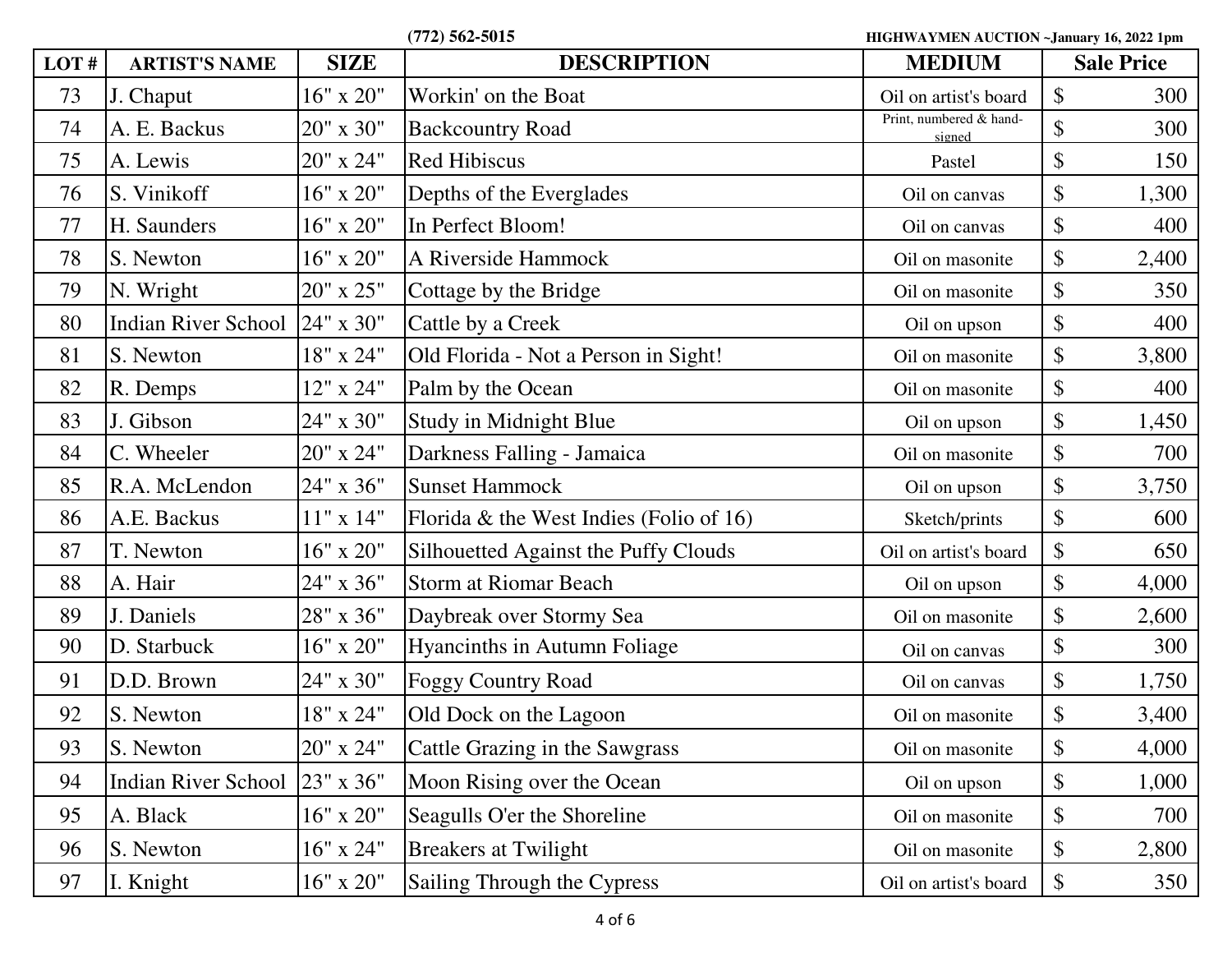**(772) 562-5015 HIGHWAYMEN AUCTION ~January 16, 2022 1pm LOT # ARTIST'S NAME SIZE DESCRIPTION MEDIUM Sale Price** 98 R. Simmons '89  $\vert$  21" x 37" cabbage Palms and Seagrapes - Upper Captiva  $\vert$  Oil on canvas  $\vert$  \$ 650 99 C. Wheeler  $16'' \times 20''$  Big Buck in the Marsh Oil on masonite  $\frac{1}{8}$  900 100A J. Hutchinson 12" x 14" Hallpatter Tustenugee - Alligator Framed color print \ \$ 125 100B J. Hutchinson 12" x 14" Coacoochee - Wildcat Framed color print \\$ 125 101A J. Hutchinson 12" x 14" Holata Micco - Bill Bowlegs II Framed color print \ \$ 150 101B J. Hutchinson  $12''$  x 14" Osceola - Powell Framed color print \ \$ 150 102 S. Newton  $24'' \times 36''$  Surf's Up! Oil on upson  $\frac{1}{3}$  0.800 103 L. Szakacs 17" x 19" Florida Sunset 103 Oil on canvas \ \$ 400 104 | A.E. Backus  $24''$  x 24" | View Through the Jungle  $\qquad$  Oil on canvas | \$ 17,500 105 R. Demps 24" x 36" Tidal Wash (Collection of  $\sim$  1,200 106 | A.S. Eltemtamy | 18" x 24" | Roadside Pickers | Oil on masonite | \$ 2,500 107 Ray McLendon 20" x 24" St. Lucie River Sunset contraction oil on canvas 1 \$ 1,500 108 T. Newton 22" x 26" Sunrise at a Backcountry Pond oil on masonite \$ 450 109 S. Newton 24" x 30" Waterbirds Feeding in the Everglades oil on masonite  $\frac{1}{5}$  5,000 110A L. Roberts Tellow Hibiscus Flower 110A L. Roberts 2,300 110B L. Roberts Yellow Hibiscus Flower 2,300\$ 111 S. Newton  $18'' \times 24''$  Docked Near the Poinciana Tree  $\vert$  Oil on masonite  $\vert$  \$ 4,000 112 J. Maynor 1,700 113 J. Chaput  $16'' \times 20''$  Misty Morning in the Tropics oil on masonite 1 \$ 1,100 114 S. Newton '93  $\vert$  18" x 24"  $\vert$ Calm at Riomar Beach  $\vert$  Oil on masonite  $\vert$  \$ 3,000 115 A. Black 16" x 20" Tall Pines Reflected oil on masonite \$ 500 116 R.A. McLendon 24" x 30" Inland Pines Oil on canvas 2,250\$ 117 S. Newton 24" x 28" Tranquility, Calm Before the Storm oil on masonite  $\frac{1}{3}$  3,600 118 A. Black 24" x 30" Tied to a Post can be considered by Cil on masonite  $\frac{1}{8}$  450